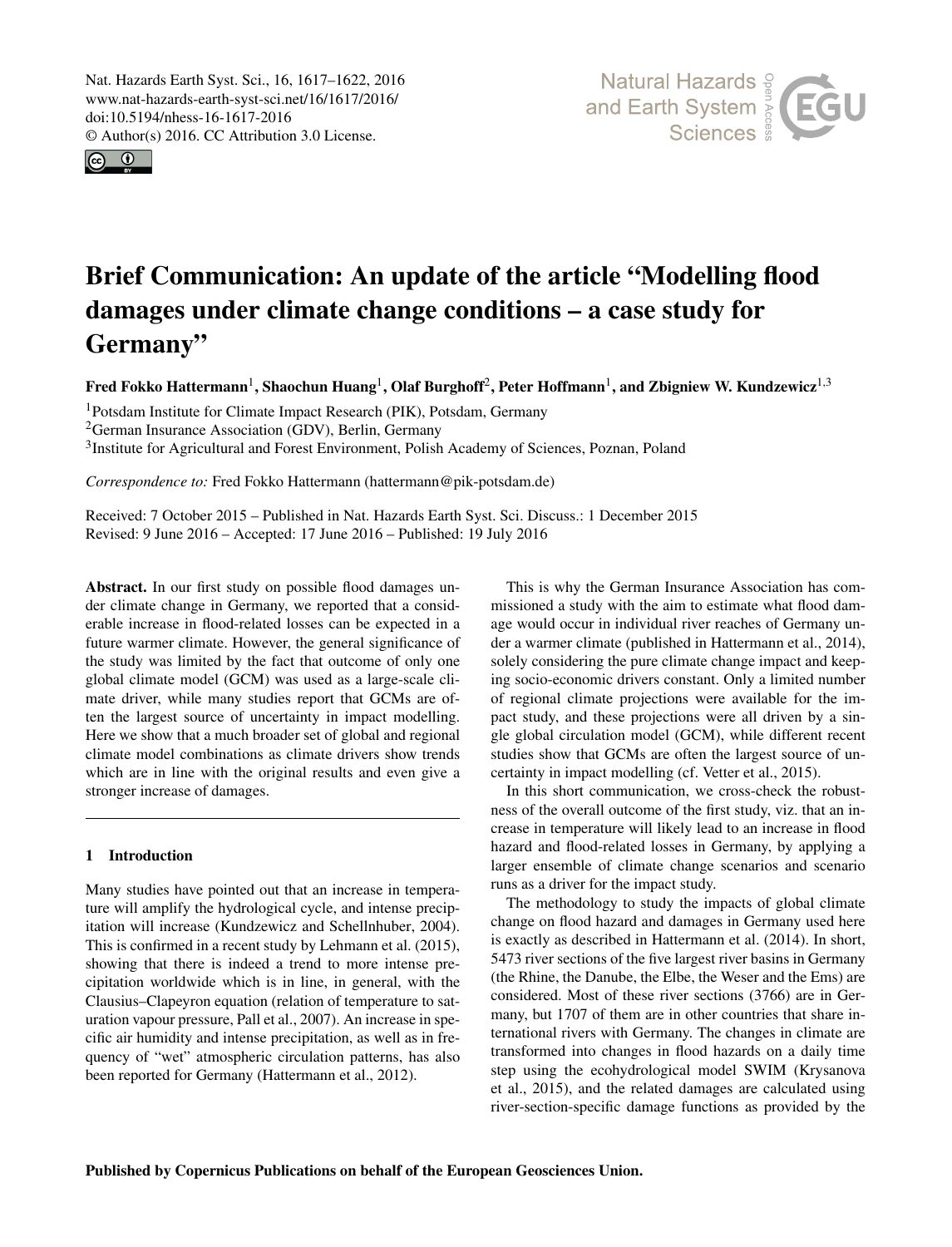German Insurance Association (GDV, Gesamtverband der Deutschen Versicherungswirtschaft) (see [Hattermann et al.,](#page-5-4) [2014\)](#page-5-4). Human estates and small enterprises are taken into account in the damage functions.

The SWIM model has previously been implemented for the main German rivers by [Hattermann et al.](#page-5-7) [\(2005\)](#page-5-7) and [Huang et al.](#page-5-8) [\(2010\)](#page-5-8) and applied in various impact and adaptation studies [\(Hattermann et al.,](#page-5-9) [2015;](#page-5-9) [Huang et al.,](#page-5-8) [2010\)](#page-5-8). Investigation of climate change impacts on floods using the results of different RCMs as climate boundary conditions was carried out by [Huang et al.](#page-5-10) [\(2013\)](#page-5-10), [Hattermann et al.](#page-5-11) [\(2011\)](#page-5-11) and [Falter et al.](#page-5-12) [\(2015\)](#page-5-12).

#### 2 The climate forcing data

While in the original study seven climate projections of two RCMs (REMO, [Tomassini and Jacob,](#page-5-13) [2009](#page-5-13) and CCLM, [Böhm et al.,](#page-5-14) [2006\)](#page-5-14) driven by only one GCM (ECHAM5, [Roeckner et al.,](#page-5-15) [2003\)](#page-5-15) were used, two newer climate data sets with a much broader combination of driving GCMs and RCMs are available now and are applied in this follow-up analysis to estimate the robustness of the outcome of the original study. The first one was developed in the ENSEM-BLES project [\(Van der Linden and Mitchell,](#page-5-16) [2009\)](#page-5-16), whereof 14 GCM/RCM combinations all for the SRES A1B emission scenario were taken as climate drivers for the impact estimation. The spatial resolution of these RCM data is approximately 25 km. For the HadCM3 GCM as well as the HadRM3 RCM, three realizations were included for "normal" climate sensitivity (Q0), "low" climate sensitivity (Q3) and "high" climate sensitivity (Q16) to the external forcing (e.g. greenhouse gas concentrations, by perturbing HadRM3 internal parameters; see [Collins et al.,](#page-5-17) [2006\)](#page-5-17). The most recent set of climate scenario data are projections delivered by the CORDEX initiative (Coordinated Downscaling Experiments, [Jacob et al.,](#page-5-18) [2014\)](#page-5-18), an internationally coordinated framework to produce improved regional climate change projections with a focus on climate change impact and adaptation studies. In CORDEX, a combination of GCMs and RCMs was applied for Europe, of which we selected 11 uncorrected and four bias-corrected runs for the RCP (Representative Concentration Pathway) scenario 8.5 (additional radiative forcing  $8.5 W \text{m}^{-2}$  until the end of the century) and four bias-corrected runs for the RCP scenario 4.5 and with a time horizon until 2100. The bias correction was done using a quantile mapping method (cf. [Wilcke et al.,](#page-5-19) [2013;](#page-5-19) [Gobiet](#page-5-20) [et al.,](#page-5-20) [2015\)](#page-5-20). The combinations of GCMs and RCMs used in the study are listed in Appendix A.

In all climate projections, temperature shows a robust and statistically significant warming over Europe, with regional differences, in the range of 1–4.5◦ for RCP4.5 and of 2.5– 5.5<sup>°</sup> for RCP8.5, the latter encompassing the warming range projected for the A1B scenario, with temperature increases between 3 and 4.5◦ [\(Jacob et al.,](#page-5-18) [2014\)](#page-5-18).

<span id="page-1-0"></span>

Figure 1. The annual losses per year in Germany simulated with different ensembles of climate projections as input. The bottom and top of the box give the first and third quartiles, the band inside the median and the whiskers give the upper and lower 1.5 interquartile range.

#### 3 Results

Figure [1](#page-1-0) illustrates the changes in flood-related damages under a warmer future when considering different sets of climate ensemble projections. The numbers show the total annual sum for Germany, considering human estates and small enterprises as affected assets. The results are compared for three future periods (2011–2040, 2041–2070 and 2071–2100) against the reference periods 1961–2000 [\(Hat](#page-5-4)[termann et al.,](#page-5-4) [2014,](#page-5-4) and ENSEMBLES project) and 1971– 2010 (CORDEX, starting only in 1971). Table [1](#page-2-0) summarizes the damages per period and ensemble projection, and Table [A5](#page-4-0) (Appendix A) reports all the statistics shown in Fig. [1.](#page-1-0) From the results it is visible that (a) the general outcome of the original study (an overall increase of flood-related damages in a warmer climate) is confirmed by the new results, (b) the ensemble expectations (medians and means) of the flood-related damages even increase when using the new climate data sets as drivers (Table [1\)](#page-2-0), although (c) the simulated uncertainty is generally rising with an increasing number of scenario projections and from one scenario period to the next. The increase in damages until the end of the century is the strongest within the "high-end scenario", RCP8.5, with more than a 300 % increase when comparing this increase to the reference period (long-term annual damage means and medians). The increase exceeds 200 % for the ENSEMBLES scenario, while it is only slightly above 100 % in [Hattermann](#page-5-4) [et al.](#page-5-4) [\(2014\)](#page-5-4) (Table [1\)](#page-2-0). However, when looking at the minimum and maximum increases until the end of the century, the range is from  $-11$  to  $+207\%$  in [Hattermann et al.](#page-5-4) [\(2014\)](#page-5-4) and from  $+122$  to  $+613\%$  in the scenario RCP8.5.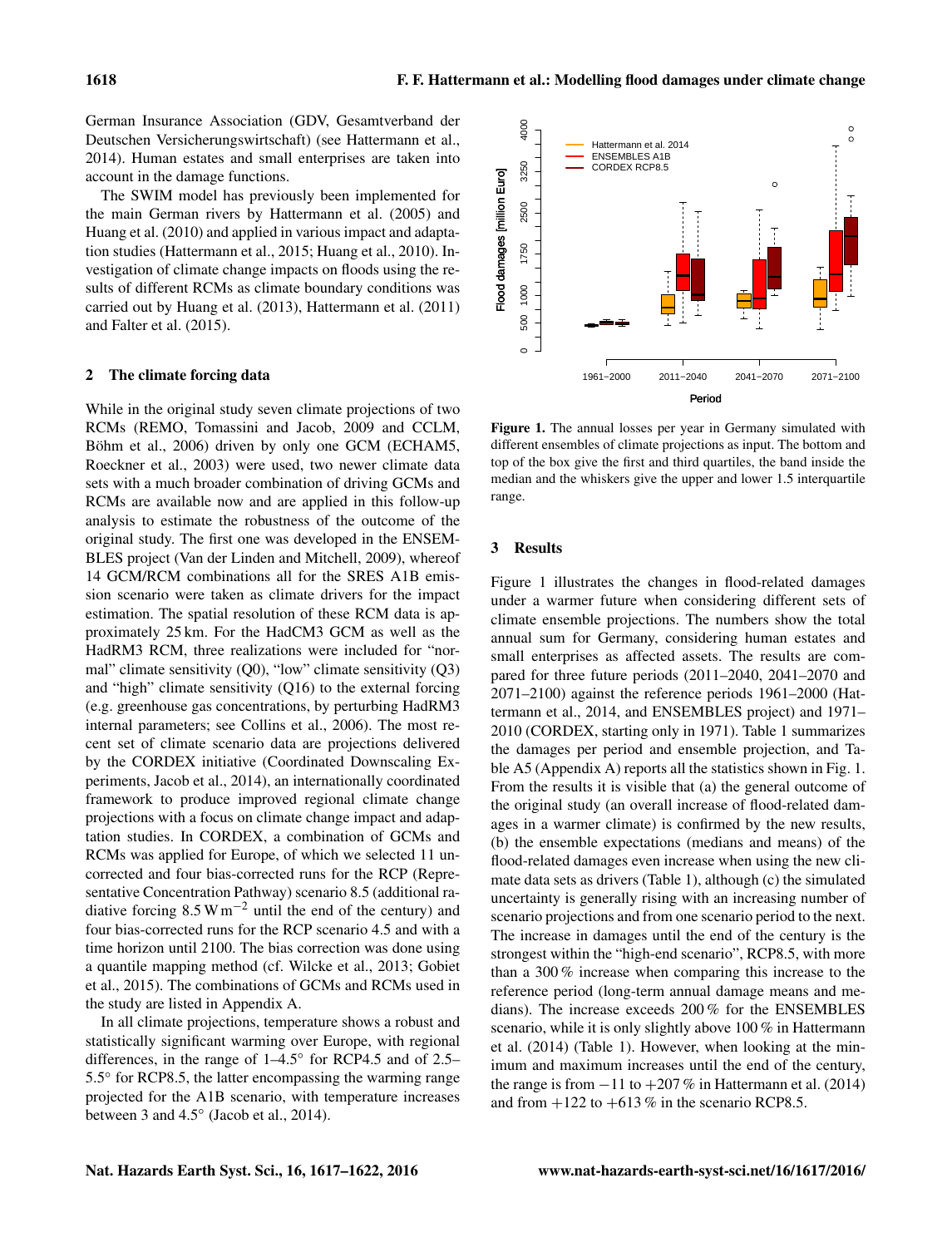#### F. F. Hattermann et al.: Modelling flood damages under climate change 1619

| Climate projection   | Reference     | $2011 - 2040$   | 2041-2070       | $2071 - 2100$   |
|----------------------|---------------|-----------------|-----------------|-----------------|
| Original             | 467.6 (464.7) | 781.3 (854.6)   | 907.6 (886.5)   | 941.9 (992.7)   |
| <b>ENSEMBLES</b>     | 516.5 (512.8) | 1362.3(1402.1)  | 953.3 (1288.9)  | 1381.3 (1717.2) |
| <b>CORDEX RCP8.5</b> | 481.1 (494.5) | 1017.4 (1287.7) | 1337.5 (1561.2) | 2073.2 (2145.7) |

<span id="page-2-0"></span>Table 1. Median (and mean) of damages per period and scenario projection (million EUR).

<span id="page-2-1"></span>

Figure 2. Comparison of impacts on monetary losses when using RCP4.5 or RCP8.5 scenarios as climate drivers. The dashed lines show the single runs; the solid lines represent the averages per period.

In Fig. [2,](#page-2-1) the damages are compared for the four biascorrected RCP4.5 and RCP8.5 projections. It is visible that the average increase in damages is almost the same during the first period, in compliance with the very similar temperature increase in both scenarios. The differences increase in the second and third scenario period, with an approximately 36 % higher average in the RCP8.5 projections until 2100. In total, all projections generally show an increase in damages, but uncertainty is high and single runs may have a slight decrease in damages from one scenario period to another.

## 4 Conclusions

While the general significance of the original study was limited by a low number of GCM/RCM combinations, the new results with a much higher variety of climate projections as input for the damage estimation give a strong indication that flood-related damages will increase in Germany in a warmer climate unless counteracting adaptation measures are implemented. This is notwithstanding the fact that also the uncertainty is large: in almost all cases, the lower quartiles are higher than the upper quartiles of the reference and the median of the previous period, and of all 35 projections into the future, only one shows a slight decrease in average damages until the end of this century.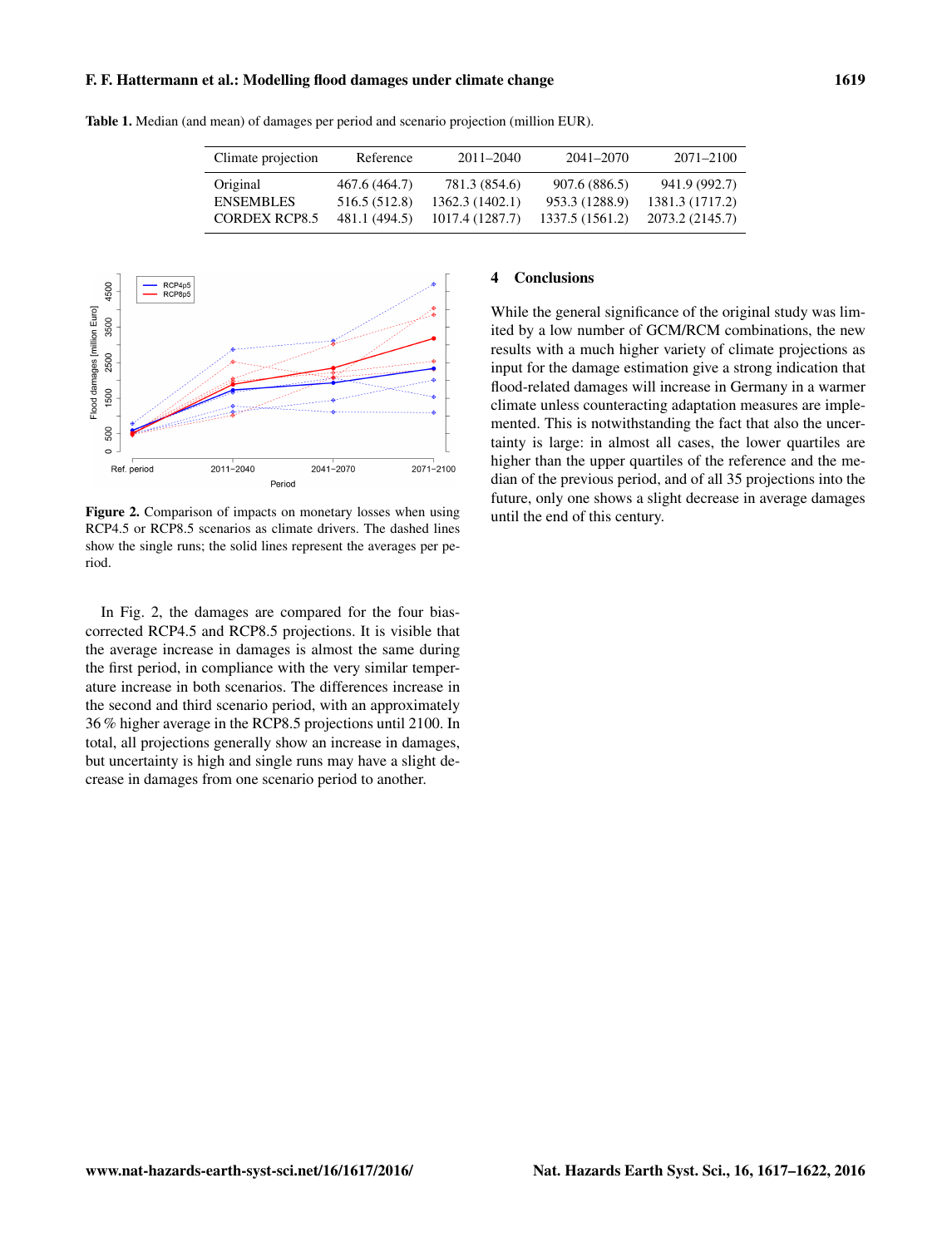## Appendix A: Tables of the climate model data used in the study

Tables [A1](#page-3-0)[–A4](#page-3-1) give the different combinations of driving GCMs and nested RCMs, while Table [A5](#page-4-0) lists the statistics visualized in Fig. [1.](#page-1-0)

<span id="page-3-0"></span>Table A1. Scenario data matrix used in [Hattermann et al.](#page-5-4) [\(2014\)](#page-5-4).

|                                                        | Institute                | <b>DWD</b>                                                                | MPI                                                                                  |
|--------------------------------------------------------|--------------------------|---------------------------------------------------------------------------|--------------------------------------------------------------------------------------|
| <b>GCM MPI-ECHAM5</b><br>Scenario (no. runs)<br>Period | <b>RCM</b><br>Resolution | <b>CCLM</b><br>$0.18^{\circ}$<br>MPI-ECHAM5<br>Alb(2), B1(2)<br>1951-2100 | <b>REMO</b><br>$10 \,\mathrm{km}$<br>MPI-ECHAM5<br>Alb(1), A2(1), B1(1)<br>1951-2100 |

Table A2. Fourteen selected GCM/RCM simulations (SRES A1B) from the ENSEMBLES project [\(Van der Linden and Mitchell,](#page-5-16) [2009\)](#page-5-16).

|                    | Institute  | C41             | DMI             | <b>ETHZ</b>     | HC               |                 |                 | <b>ICTP</b>      | <b>KNMI</b>        | <b>MPI</b>      | <b>SMHI</b>     |
|--------------------|------------|-----------------|-----------------|-----------------|------------------|-----------------|-----------------|------------------|--------------------|-----------------|-----------------|
|                    | <b>RCM</b> | RCA3            | HIRHAM5         | CLM3.21         | HadRM3 Q0        | HadRM3 Q3       | HadRM3 Q16      | REGCM3           | RACMO <sub>2</sub> | M-REMO          | RCA3            |
| <b>GCM</b>         | Resolution | $25 \text{ km}$ | $25 \text{ km}$ | $25 \text{ km}$ | $25 \mathrm{km}$ | $25 \text{ km}$ | $25 \text{ km}$ | $25 \mathrm{km}$ | $25 \text{ km}$    | $25 \text{ km}$ | $25 \text{ km}$ |
| HC HadCM3 Q0       |            |                 |                 | 1951-2100       | 1951-2100        |                 |                 |                  |                    | 1951-2100       |                 |
| HC HadCM3 Q3       |            |                 |                 |                 |                  | 1951-2100       |                 |                  |                    |                 | 1951-2100       |
| HC HadCM3 Q16      |            | 1951-2100       |                 |                 |                  |                 | 1951-2100       |                  |                    |                 |                 |
| MPI-MET ECHAM5 r3  |            |                 | 1951–2100       |                 |                  |                 |                 | 1951-2100        | 1950–2100          |                 | 1950-2100       |
| <b>CNRM</b> Arpege |            |                 | 1951–2100       |                 |                  |                 |                 |                  |                    |                 |                 |
| UIB BCM            |            |                 | 1961-2099       |                 |                  |                 |                 |                  |                    |                 | 1961-2100       |

Table A3. CORDEX-EUR-11 simulation matrix for RCP8.5 used in the study.

| <b>RCM8.5</b>         | Institute         | <b>SMHI</b>    | MPI-CSC         | <b>KNMI</b>          |                   | <b>IPSL</b>    | DMI            |
|-----------------------|-------------------|----------------|-----------------|----------------------|-------------------|----------------|----------------|
|                       | <b>RCM</b>        | RCA4           | <b>REMO2009</b> | RACMO <sub>22E</sub> | CLMcom-CCLM4-8-17 | <b>WRF331F</b> | DMI-HIRHAM5    |
| <b>GCM</b>            | <b>Resolution</b> | $0.11^{\circ}$ | $0.11^{\circ}$  | $0.11^{\circ}$       | $0.11^{\circ}$    | $0.11^{\circ}$ | $0.11^{\circ}$ |
| MOHC-HadGEM2-ES       |                   | $1971 - 2100$  |                 |                      |                   |                |                |
| <b>ICHEC-EC-EARTH</b> |                   | $1971 - 2100$  |                 | $1971 - 2100$        | 1971-2100         |                | $1971 - 2100$  |
| <b>MPI-M-ESM-LR</b>   |                   | $1971 - 2100$  | 1971–2100       |                      | 1971-2100         |                |                |
| CNRM-CERFACS-CNRM-CM5 |                   | $1971 - 2100$  |                 |                      | 1971-2100         |                |                |
| <b>IPSL-CM5A-MR</b>   |                   | $1971 - 2100$  |                 |                      |                   | 1971-2100      |                |

<span id="page-3-1"></span>Table A4. Bias-corrected CORDEX-EUR-11 simulations for RCP4.5 and RCP8.5 used in the study [\(Wilcke et al.,](#page-5-19) [2013;](#page-5-19) [Gobiet et al.,](#page-5-20) [2015\)](#page-5-20).

|                     | Institute  | <b>SMHI</b> | MPI-CSC         | <b>KNMI</b>          |
|---------------------|------------|-------------|-----------------|----------------------|
|                     | <b>RCM</b> | RCA4        | <b>REMO2009</b> | RACMO <sub>22E</sub> |
| <b>GCM</b>          | Resolution | 25 km       | 25 km           | 25 km                |
| MOHC-HadGEM2-ES     |            | 1971-2100   |                 |                      |
| ICHEC-EC-EARTH      |            | 1971-2100   |                 | 1971-2100            |
| <b>MPI-M-ESM-LR</b> |            |             | 1971-2100       |                      |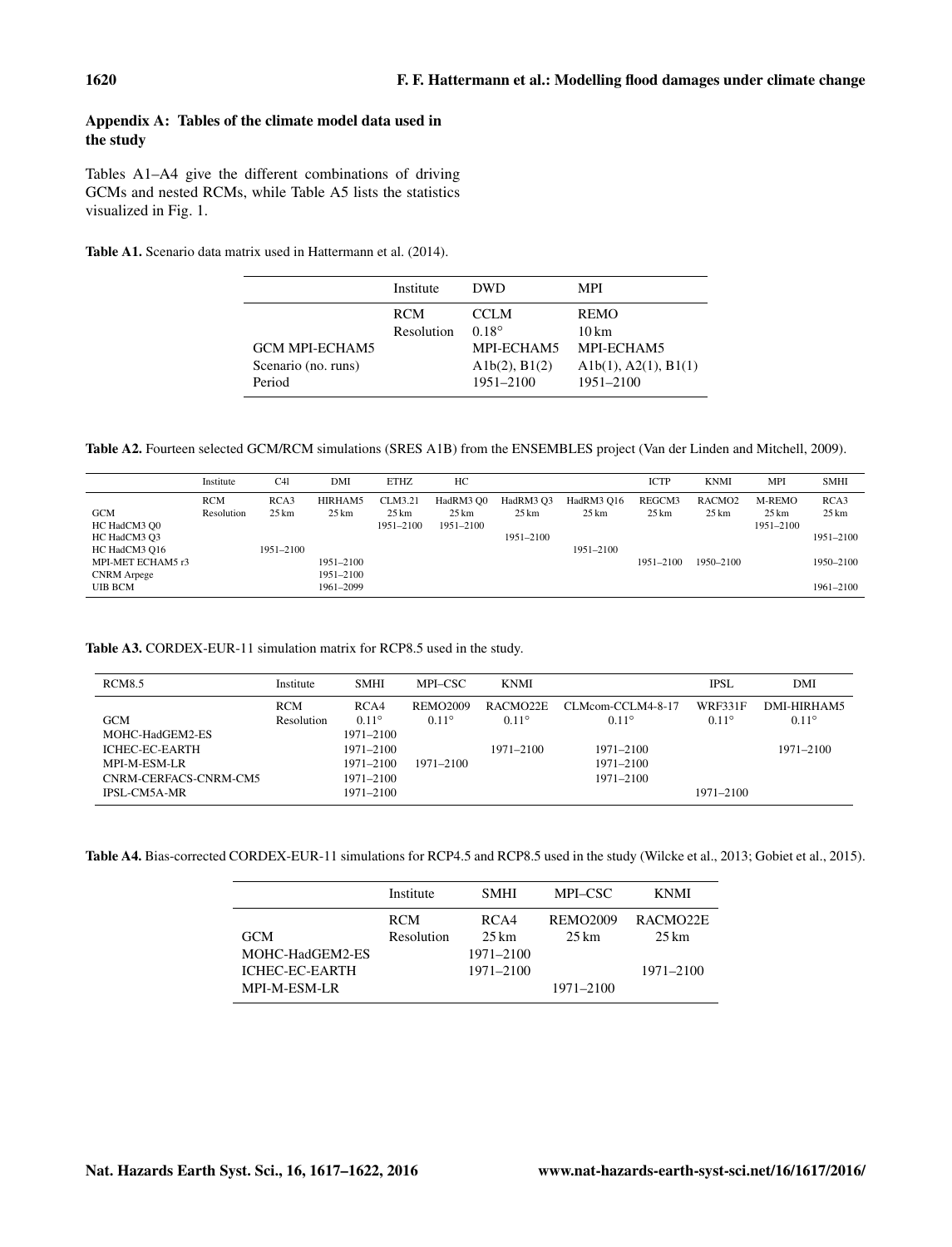| Hattermann et al. (2014) |           |           |           |           |  |  |  |
|--------------------------|-----------|-----------|-----------|-----------|--|--|--|
|                          | 1961-2000 | 2011-2040 | 2041-2070 | 2071-2100 |  |  |  |
| Min.                     | 433.2     | 461.2     | 585.0     | 387.6     |  |  |  |
| 1st qu.                  | 456.8     | 670.9     | 825.7     | 826.2     |  |  |  |
| Median                   | 467.6     | 781.3     | 907.6     | 941.9     |  |  |  |
| Mean                     | 464.7     | 854.6     | 886.5     | 992.7     |  |  |  |
| 3rd qu.                  | 473.7     | 936.6     | 1015.0    | 1282.3    |  |  |  |
| Max.                     | 492.0     | 1435.8    | 1091.2    | 1508.8    |  |  |  |
| <b>ENSEMBLES A1B</b>     |           |           |           |           |  |  |  |
|                          | 1961-2000 | 2011-2040 | 2041-2070 | 2071-2100 |  |  |  |
| Min.                     | 468.7     | 510.0     | 400.5     | 737.2     |  |  |  |
| 1st qu.                  | 479.7     | 1087.2    | 756.1     | 1083.7    |  |  |  |
| Median                   | 516.4     | 1362.3    | 953.3     | 1381.3    |  |  |  |
| Mean                     | 512.8     | 1402.1    | 1288.9    | 1717.2    |  |  |  |
| 3rd qu.                  | 542.9     | 1750.5    | 1645.0    | 2177.8    |  |  |  |
| Max.                     | 564.4     | 2688.7    | 2559.9    | 3716.2    |  |  |  |
| <b>CORDEX RCP8.5</b>     |           |           |           |           |  |  |  |
|                          | 1971-2010 | 2011-2040 | 2041-2070 | 2071-2100 |  |  |  |
| Min.                     | 448.6     | 634.1     | 997.2     | 993.6     |  |  |  |
| 1st qu.                  | 470.6     | 907.5     | 1127.5    | 1565.5    |  |  |  |
| Median                   | 481.1     | 1017.4    | 1337.5    | 2073.2    |  |  |  |
| Mean                     | 494.5     | 1287.7    | 1561.2    | 2145.7    |  |  |  |
| 3rd qu.                  | 518.4     | 1672.9    | 1880.8    | 2426.4    |  |  |  |
| Max.                     | 566.4     | 2525.8    | 3025.4    | 4035.3    |  |  |  |

<span id="page-4-0"></span>Table A5. Summary of the damage statistics visualized in Fig. 1.